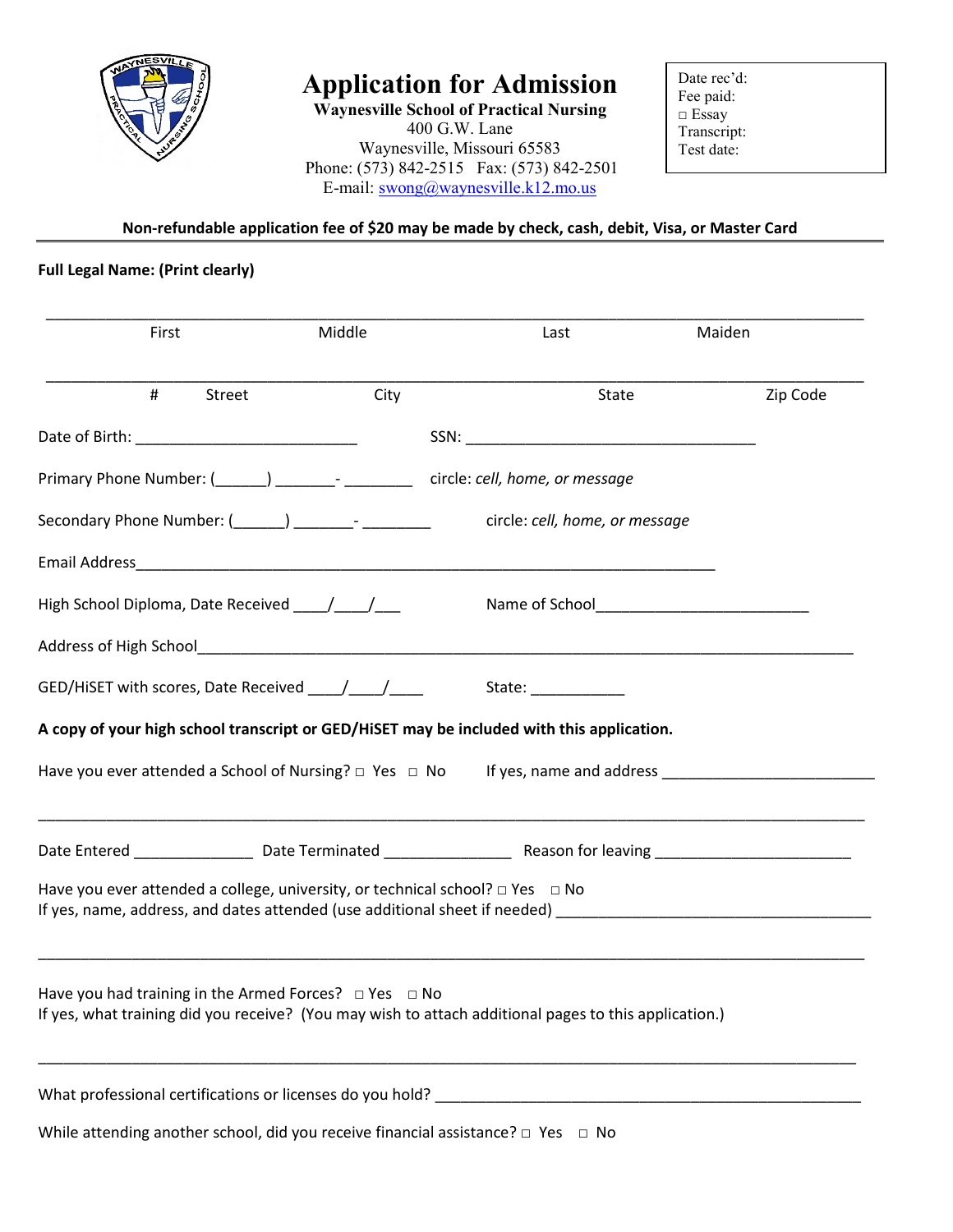Previous Civil or College Discipline:

Have you ever been suspended or dismissed from any school, college or university for academic or disciplinary reasons? **□** Yes **□** No

Have you ever been placed on academic or disciplinary probation? **□** Yes **□** No

*If you answered yes to either of the above questions, please explain:*

#### **TO ENSURE COMPLIANCE WITH THE NURSING PRACTICE ACT, SECTION 335.011 THROUGH 335.096, ANSWER THE FOLLOWING QUESTIONS:**

Have you ever been convicted, adjudged guilty by a court, plead guilty, or nolo contendere to any crime, (excluding traffic violations)?  $\Box$  Yes  $\Box$  No If yes, explain:

\_\_\_\_\_\_\_\_\_\_\_\_\_\_\_\_\_\_\_\_\_\_\_\_\_\_\_\_\_\_\_\_\_\_\_\_\_\_\_\_\_\_\_\_\_\_\_\_\_\_\_\_\_\_\_\_\_\_\_\_\_\_\_\_\_\_\_\_\_\_\_\_\_\_\_\_\_\_\_\_\_\_\_\_\_\_\_\_\_\_\_\_\_\_\_

\_\_\_\_\_\_\_\_\_\_\_\_\_\_\_\_\_\_\_\_\_\_\_\_\_\_\_\_\_\_\_\_\_\_\_\_\_\_\_\_\_\_\_\_\_\_\_\_\_\_\_\_\_\_\_\_\_\_\_\_\_\_\_\_\_\_\_\_\_\_\_\_\_\_\_\_\_\_\_\_\_\_\_\_\_\_\_\_\_\_\_\_\_\_\_

*\_\_\_\_\_\_\_\_\_\_\_\_\_\_\_\_\_\_\_\_\_\_\_\_\_\_\_\_\_\_\_\_\_\_\_\_\_\_\_\_\_\_\_\_\_\_\_\_\_\_\_\_\_\_\_\_\_\_\_\_\_\_\_\_\_\_\_\_\_\_\_\_\_\_\_\_\_\_\_\_\_\_\_\_\_\_\_\_\_\_*

*\_\_\_\_\_\_\_\_\_\_\_\_\_\_\_\_\_\_\_\_\_\_\_\_\_\_\_\_\_\_\_\_\_\_\_\_\_\_\_\_\_\_\_\_\_\_\_\_\_\_\_\_\_\_\_\_\_\_\_\_\_\_\_\_\_\_\_\_\_\_\_\_\_\_\_\_\_\_\_\_\_\_\_\_\_\_\_\_\_\_*

Have you ever been convicted, adjudged guilty by a court, plead nolo contendere to any traffic offense resulting from or related to the use of drugs or alcohol?  $\Box$  Yes  $\Box$  No If yes, explain:

**All students must comply with the Missouri Nurse Practice Act sections 335.046, 335.066 and 335.081 and Missouri Code of State Regulations 20CSR 200-4.020(3) to sit for the NCLEX-PN Board Exam. Decision to accept or deny the application rests with the Missouri state Board of Nursing and graduation from this program does not guarantee eligibility to write the NCLEX-PN Board Exam. A copy of the Missouri Nurse Practice Act will be provided to you for your reference.**

Do you have any problems that would prevent you from providing quality medical care to patients? **□** Yes **□** No

\_\_\_\_\_\_\_\_\_\_\_\_\_\_\_\_\_\_\_\_\_\_\_\_\_\_\_\_\_\_\_\_\_\_\_\_\_\_\_\_\_\_\_\_\_\_\_\_\_\_\_\_\_\_\_\_\_\_\_\_\_\_\_\_\_\_\_\_\_\_\_\_\_\_\_\_\_\_\_\_\_\_\_\_\_\_\_\_\_\_\_\_

If yes, please explain

Are you currently receiving treatment for any long-term illness(es)?  $\Box$  Yes  $\Box$  No

If yes, explain\_\_\_\_\_\_\_\_\_\_\_\_\_\_\_\_\_\_\_\_\_\_\_\_\_\_\_\_\_\_\_\_\_\_\_\_\_\_\_\_\_\_\_\_\_\_\_\_\_\_\_\_\_\_\_\_\_\_\_\_\_\_\_\_\_\_\_\_\_\_\_\_\_\_\_\_\_\_\_\_\_\_\_\_\_

|  |  |  | Do you take any medications on a regular basis? $\Box$ Yes $\Box$ No |  |  |  |  |
|--|--|--|----------------------------------------------------------------------|--|--|--|--|
|--|--|--|----------------------------------------------------------------------|--|--|--|--|

If yes, list  $\overline{a}$ 

How many days have you lost from work or school in the past year? Reason for absence(s)?

| Do you intend to apply for financial assistance? ( <i>response optional</i> ) $\Box$ Yes $\Box$ No |                                      |            |
|----------------------------------------------------------------------------------------------------|--------------------------------------|------------|
| How do you plan to pay your tuition? (check all that apply)                                        | <b>Federal Pell Grant</b>            | A+ Schools |
| Eligible for VA Benefits                                                                           | Other Sources (Identify all sources) |            |

\_\_\_\_\_\_\_\_\_\_\_\_\_\_\_\_\_\_\_\_\_\_\_\_\_\_\_\_\_\_\_\_\_\_\_\_\_\_\_\_\_\_\_\_\_\_\_\_\_\_\_\_\_\_\_\_\_\_\_\_\_\_\_\_\_\_\_\_\_\_\_\_\_\_\_\_\_\_\_\_\_\_\_\_\_\_\_\_\_\_\_\_\_\_\_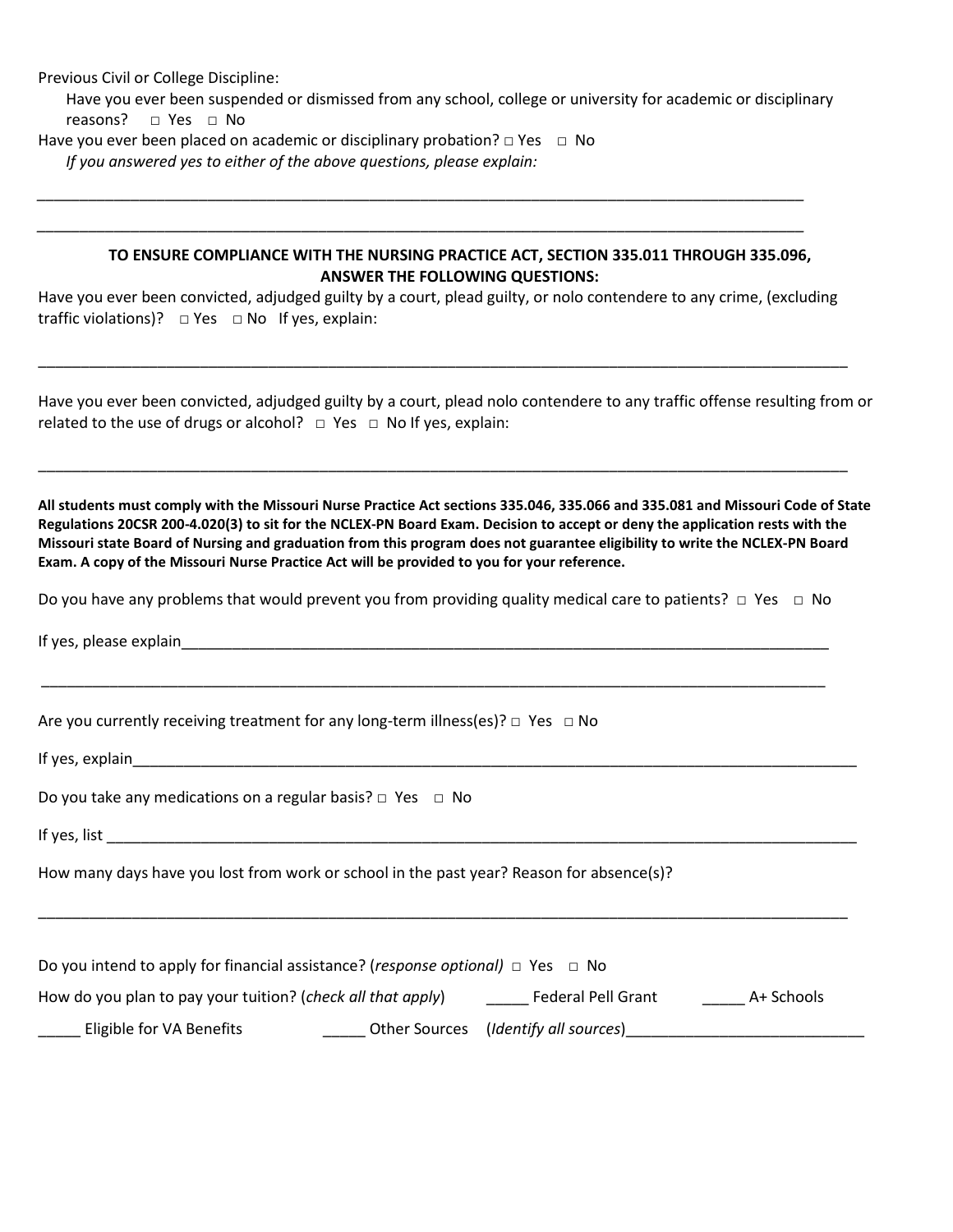## **REFERENCES**

**3. Work Experience:** (Begin with **current/most** recent employer)

|                                                                                                                                                                                                                                |                                       | Date of Employment __________ to __________ |                                                                                                                                                                                                                                     |     |
|--------------------------------------------------------------------------------------------------------------------------------------------------------------------------------------------------------------------------------|---------------------------------------|---------------------------------------------|-------------------------------------------------------------------------------------------------------------------------------------------------------------------------------------------------------------------------------------|-----|
|                                                                                                                                                                                                                                |                                       |                                             |                                                                                                                                                                                                                                     |     |
| Street P.O. Box Route                                                                                                                                                                                                          |                                       | City                                        | State                                                                                                                                                                                                                               | Zip |
|                                                                                                                                                                                                                                |                                       |                                             | Phone Number ______________________                                                                                                                                                                                                 |     |
| Name                                                                                                                                                                                                                           | <b>Email Address</b>                  |                                             |                                                                                                                                                                                                                                     |     |
|                                                                                                                                                                                                                                |                                       |                                             |                                                                                                                                                                                                                                     |     |
|                                                                                                                                                                                                                                |                                       | Date of Employment __________ to __________ |                                                                                                                                                                                                                                     |     |
|                                                                                                                                                                                                                                |                                       |                                             |                                                                                                                                                                                                                                     |     |
| Street P.O. Box Route                                                                                                                                                                                                          |                                       | City                                        | <b>State</b>                                                                                                                                                                                                                        | Zip |
|                                                                                                                                                                                                                                |                                       |                                             |                                                                                                                                                                                                                                     |     |
| <b>Name</b>                                                                                                                                                                                                                    | <b>Email Address</b>                  |                                             |                                                                                                                                                                                                                                     |     |
|                                                                                                                                                                                                                                |                                       |                                             |                                                                                                                                                                                                                                     |     |
|                                                                                                                                                                                                                                |                                       | Date of Employment ________ to __________   |                                                                                                                                                                                                                                     |     |
|                                                                                                                                                                                                                                |                                       |                                             |                                                                                                                                                                                                                                     |     |
| Street P.O. Box Route                                                                                                                                                                                                          |                                       | City                                        | State                                                                                                                                                                                                                               | Zip |
|                                                                                                                                                                                                                                |                                       |                                             |                                                                                                                                                                                                                                     |     |
| Name                                                                                                                                                                                                                           | <b>Email Address</b>                  |                                             |                                                                                                                                                                                                                                     |     |
|                                                                                                                                                                                                                                |                                       |                                             |                                                                                                                                                                                                                                     |     |
|                                                                                                                                                                                                                                | 3. Personal--Excluding family members |                                             |                                                                                                                                                                                                                                     |     |
| 1. Name Email Email Email Communication of the Communication of the Communication of the Communication of the Communication of the Communication of the Communication of the Communication of the Communication of the Communi |                                       |                                             |                                                                                                                                                                                                                                     |     |
|                                                                                                                                                                                                                                |                                       |                                             |                                                                                                                                                                                                                                     |     |
| Street P.O. Box Route                                                                                                                                                                                                          |                                       | City                                        | <i>State</i> and the state of the state of the state of the state of the state of the state of the state of the state of the state of the state of the state of the state of the state of the state of the state of the state of th | Zip |
| How long have you known this person? _________________________                                                                                                                                                                 |                                       |                                             |                                                                                                                                                                                                                                     |     |
|                                                                                                                                                                                                                                |                                       |                                             |                                                                                                                                                                                                                                     |     |
|                                                                                                                                                                                                                                |                                       |                                             |                                                                                                                                                                                                                                     |     |
| Street P.O. Box Route                                                                                                                                                                                                          |                                       | City                                        | <b>State</b>                                                                                                                                                                                                                        | Zip |
|                                                                                                                                                                                                                                |                                       |                                             |                                                                                                                                                                                                                                     |     |
|                                                                                                                                                                                                                                |                                       |                                             |                                                                                                                                                                                                                                     |     |
|                                                                                                                                                                                                                                |                                       |                                             |                                                                                                                                                                                                                                     |     |
| Street P.O. Box Route                                                                                                                                                                                                          |                                       | City                                        | State                                                                                                                                                                                                                               | Zip |
|                                                                                                                                                                                                                                |                                       |                                             |                                                                                                                                                                                                                                     |     |

**LANGUAGE SURVEY:**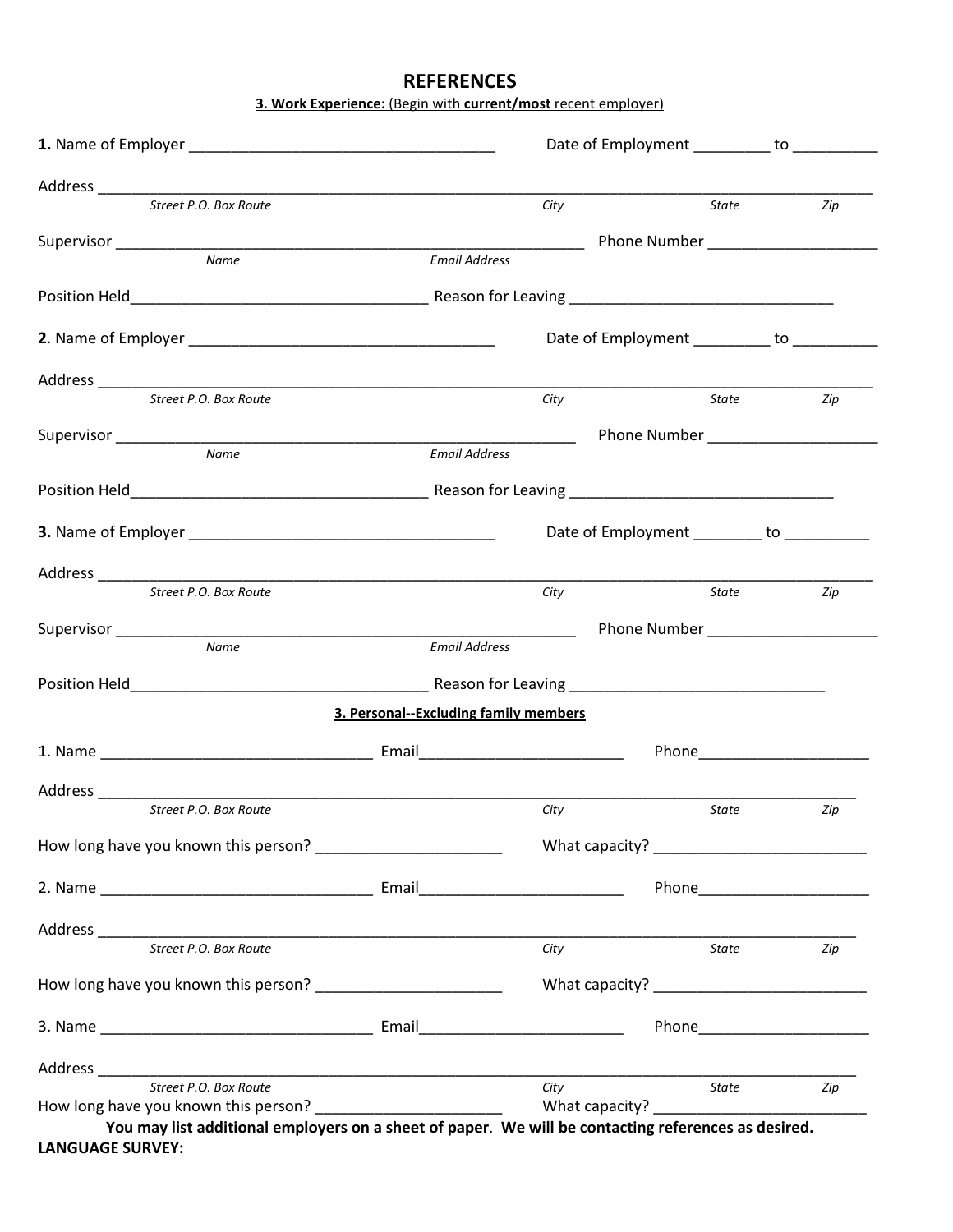U.S. Citizen:  $\Box$  Yes  $\Box$  No If no, do you plan to gain citizenship?  $\Box$  Yes  $\Box$  No

Is English your second language?□ Yes □ No

- Applicants whose native language is **not** English must document their English language proficiency by demonstrating proof of **one** of the following within the student application:

- 1. Have you taken the TOEFL exam?  $\Box$  Yes  $\Box$  No
- 2. Have you received ESLO (English as Second Language) services?  $\Box$  Yes  $\Box$  No
- 3. Have you received a H.S. diploma from an accredited public or private school within the U.S.?  $\Box$  Yes  $\Box$  No
- 4. Have you received a score of 20 or better on the English portion of the ACT?  $\Box$  Yes  $\Box$  No
- 5. Have you earned a C average or better in English Composition I at the college level?  $\Box$  Yes  $\Box$  No

| Birth Country:                  | Birth State/Province: |
|---------------------------------|-----------------------|
| Birth City:                     | Birth County:         |
| Date Entered the United States: | $(mm-dd-yyy)$         |

#### **RELEASE OF INFORMATION IN REFERENCE TO STUDENT AND OTHER AGENCIES**

Waynesville Career Center's official policy on release of information about students is in accordance with the Family Educational and Privacy Act of 1974. In general, this legislation provides that a student 18 years or older or the parents of a student under 18 years of age are to be granted access to the student's school records.

Information that includes the student's name, address, telephone listing, dates of attendance, grades, and the most recent and/or previous educational agency or institution attended by the student may be released without consent of the student. Other records may not be released without permission.

I give permission for any institutions that I have previously attended to release information to WCC, when needed in regards to my school record.

Signature Date

I hereby give my permission to WCC to release my student records to employers, or potential employers, and/or other educational institutions that request these records.

\_\_\_\_\_\_\_\_\_\_\_\_\_\_\_\_\_\_\_\_\_\_\_\_\_\_\_\_\_\_\_\_\_\_\_\_\_\_\_\_\_\_\_\_\_\_Signature \_\_\_\_\_\_\_\_\_\_\_\_\_\_\_\_\_\_\_\_\_\_\_ Date

Students may request in writing on a semester basis that release of any or all directory information be withheld. Students should consider very carefully the consequences of any decision to withhold any category of directory information.

Student records are defined as any and all "official records." A student has the right to inspect his or her academic record and is entitled to an explanation of information that has been recorded. Documents submitted by or for the student in support of his or her application for admission or for transfer credit will not be returned to the student, or sent elsewhere. A request for transcript of other academic information from another institution of learning may be released only with written consent of the student.

### **WAYNESVILLE SCHOOL DISTRICT BUILDINGS AND GROUNDS ARE ESTABLISHED AS A SMOKE FREE ENVIRONMENT**.

## **APPLICANT ESSAY (RETURN with Application)**

*This section is part of your admissions file*, *and will be reviewed by the selection committee.*

**WRITE IN YOUR OWN HANDWRITING: "Why I Want to be an LPN"**

*Please write on lined paper, and submit with your application.*

**Demographic Information**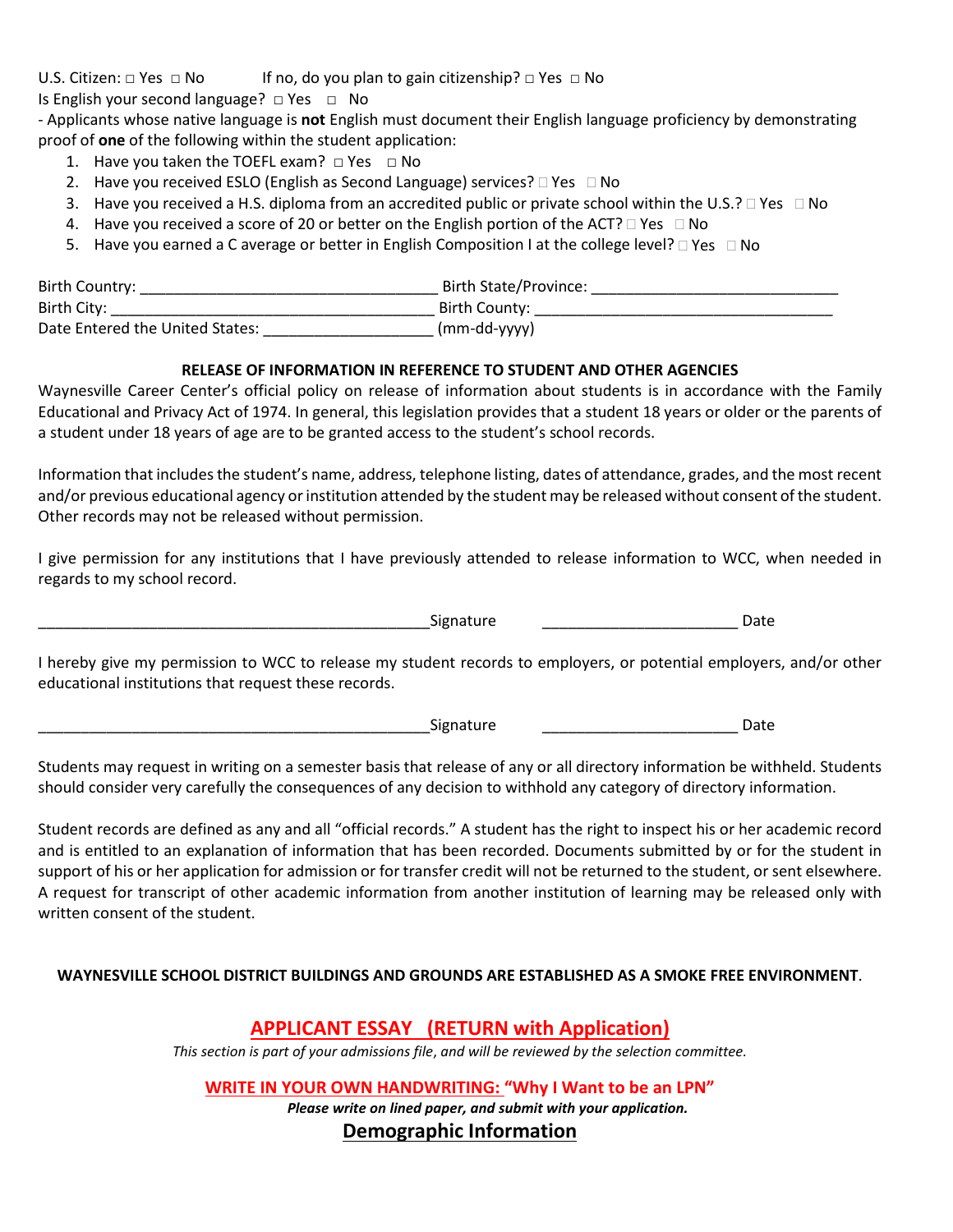*This information is confidential. It is not used in the admission decision, and will not be released except as group statistics for federal, state and other reports. Questions regarding gender, race and marital status are important in determining the effectiveness of efforts related to the provision of equal educational opportunity. The providing of this information is optional and your answers will not be used in determining admission status.*

Is the student's ethnicity Hispanic? □ Yes □ No Race:

**\_\_\_\_\_**White, Non-Hispanic \_\_\_\_\_Black, Non-Hispanic \_\_\_\_\_Hispanic \_\_\_\_\_Asian or Pacific Islander

\_\_\_Native American or Alaskan Native **Cameran Company Conter** 

### **Confidential Release Waiver**

Personal references are given assurance of confidentiality. For this reason we are requesting the following waiver agreement be signed. This is necessary in order to comply with Federal Law PL93-380, regarding confidential letters and statements of recommendations submitted by the references on your behalf.

I, the contract of the contract of the contract of the personal intervals of the personal intervals of the personal letters in the contract of the contract of the contract of the contract of the contract of the contract of of reference from people I have listed as references on my application for admission to Waynesville School of Practical Nursing Program. I do give permission for the selection committee to have full access to this confidential information during the admission process.

## **Notice of Non-Discrimination**

Applicants for admission and employment, students, parents of elementary and secondary school students, employees, sources of referral of applicants for admissions and employment, and all unions or professional agreements with Waynesville School of Practical Nursing Program are hereby notified that this institution does not discriminate on the basis of race, color, national origin, sex, age or handicap in admission or access to or treatment of employment in its programs and activities. Any person having inquiries concerning the Waynesville School of Practical Nursing Program's compliance with the regulations implementing Title VI, Title IX, or Section 504 is directed to contact the Assistant Superintendent for Special Services, Board of Education Office,200 Fleetwood, Missouri, (573) 842-2094. The Assistant Superintendent of Special Services has been designated by Waynesville R-6 District to coordinate the institution's effort to comply with the regulations implementing Title VI, Title IX, and Section 504. Any person may also contact the Assistant Secretary for Civil Rights, U.S. Department of Education, regarding the institution's compliance with the regulations implementing Title VI, Title IX, or section 504.

The information I have given on this application form is true and complete to the best of my knowledge\*.

### **\*Any misrepresentation, falsification or omission of information or any other attempt to deceive a school is cause for either denial of selection for admission or dismissal from enrollment.**

My signature represents: I have read, understand, and agree to adhere to the policies and procedures of the admission criteria for the Waynesville School of Practical Nursing Program.

Signature Date

\_\_\_\_\_\_\_\_\_\_\_\_\_\_\_\_\_\_\_\_\_\_\_\_\_\_\_\_\_\_\_\_\_\_\_\_\_\_\_\_\_\_\_\_\_\_\_\_\_\_ \_\_\_\_\_\_\_\_\_\_\_\_\_\_\_\_\_\_\_\_\_\_\_\_\_\_

### **HOW DID YOU HEAR ABOUT WAYNESVILLE SCHOOL OF PRACTICAL NURSING PROGRAM?**

*Please check all that apply*: